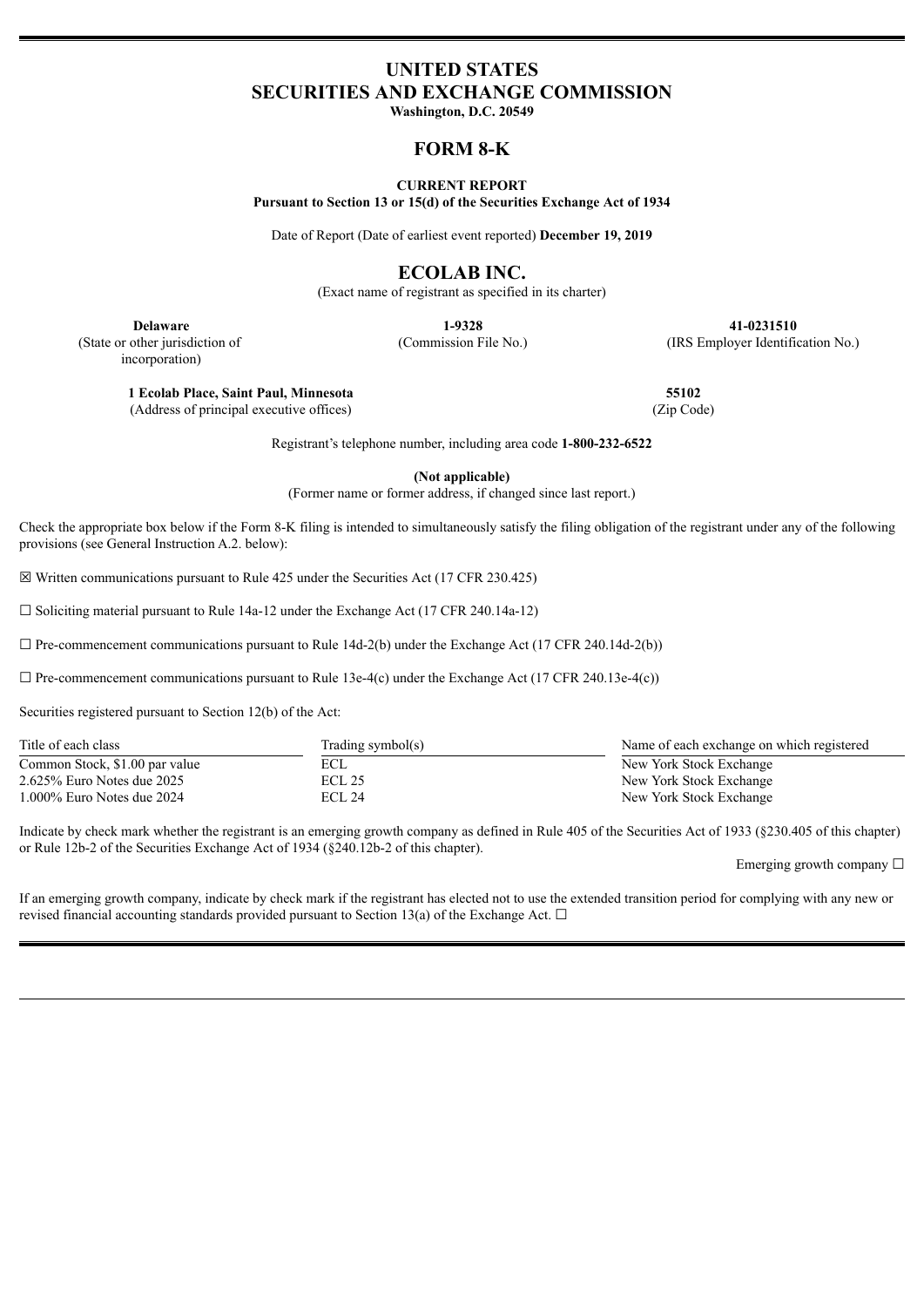#### Item 8.01 Other Events.

On December 19, 2019, Ecolab Inc. ("Ecolab") and Apergy Corporation ("Apergy") issued a joint press release announcing the execution of an Agreement and Plan of Merger and Reorganization, by and among Ecolab, ChampionX Holding Inc. ("ChampionX"), a wholly owned subsidiary of Ecolab, Apergy and Athena Merger Sub, Inc., a wholly owned subsidiary of Apergy. A copy of the joint press release is attached hereto as Exhibit 99.1 and is incorporated herein by reference.

#### **Cautionary Notes on Forward Looking Statements**

This communication includes "forward-looking statements" as that term is defined in Section 27A of the Securities Act of 1933, as amended, and Section 21E of the Securities Exchange Act of 1934, as amended by the Private Securities Litigation Reform Act of 1995, including statements regarding the proposed transaction between Apergy, ChampionX and Ecolab. These forward-looking statements generally are identified by the words "believe," "project," "expect," "anticipate," "estimate," "forecast," "outlook," "target," "endeavor," "seek," "predict," "intend," "strategy," "plan," "may," "could," "should," "will," "would," "will be," "will continue," "will likely result," or the negative thereof or variations thereon or similar terminology generally intended to identify forward-looking statements. All statements, other than historical facts, including, but not limited to, statements regarding the expected timing and structure of the proposed transaction, the ability of the parties to complete the proposed transaction, the expected benefits of the proposed transaction, including future financial and operating results and strategic benefits, the tax consequences of the proposed transaction, and the combined company's plans, objectives, expectations and intentions, legal, economic and regulatory conditions, and any assumptions underlying any of the foregoing, are forward looking statements. These forward-looking statements are based on Apergy, ChampionX and Ecolab's current expectations and are subject to risks and uncertainties, which may cause actual results to differ materially from Apergy, ChampionX and Ecolab's current expectations. Should one or more of these risks or uncertainties materialize, or should underlying assumptions prove incorrect, actual results may vary materially from those indicated or anticipated by such forward-looking statements. The inclusion of such statements should not be regarded as a representation that such plans, estimates or expectations will be achieved. Important factors that could cause actual results to differ materially from such plans, estimates or expectations include, among others, (1) that one or more closing conditions to the transaction, including certain regulatory approvals, may not be satisfied or waived, on a timely basis or otherwise, including that a governmental entity may prohibit, delay or refuse to grant approval for the consummation of the proposed transaction, may require conditions, limitations or restrictions in connection with such approvals or that the required approval by the stockholders of Apergy may not be obtained; (2) the risk that the proposed transaction may not be completed on the terms or in the time frame expected by Apergy, ChampionX or Ecolab, or at all; (3) unexpected costs, charges or expenses resulting from the proposed transaction; (4) uncertainty of the expected financial performance of the combined company following completion of the proposed transaction; (5) failure to realize the anticipated benefits of the proposed transaction, including as a result of delay in completing the proposed transaction or integrating the businesses of Apergy and ChampionX, or at all; (6) the ability of the combined company to implement its business strategy; (7) difficulties and delays in the combined company achieving revenue and cost synergies; (8) inability of the combined company to retain and hire key personnel; (9) the occurrence of any event that could give rise to termination of the proposed transaction; (10) the risk that stockholder litigation in connection with the proposed transaction or other settlements or investigations may affect the timing or occurrence of the proposed transaction or result in significant costs of defense, indemnification and liability; (11) evolving legal, regulatory and tax regimes; (12) changes in general economic and/or industry specific conditions; (13) actions by third parties, including government agencies; and (14) other risk factors detailed from time to time in Apergy and Ecolab's reports filed with the SEC, including Apergy and Ecolab's annual report on Form 10-K, quarterly reports on Form 10-Q, current reports on Form 8-K and other documents filed with the SEC. The foregoing list of important factors is not exclusive.

Any forward-looking statements speak only as of the date of this communication. None of Apergy, ChampionX or Ecolab undertakes any obligation to update any forward-looking statements, whether as a result of new information or development, future events or otherwise, except as required by law. Readers are cautioned not to place undue reliance on any of these forward-looking statements.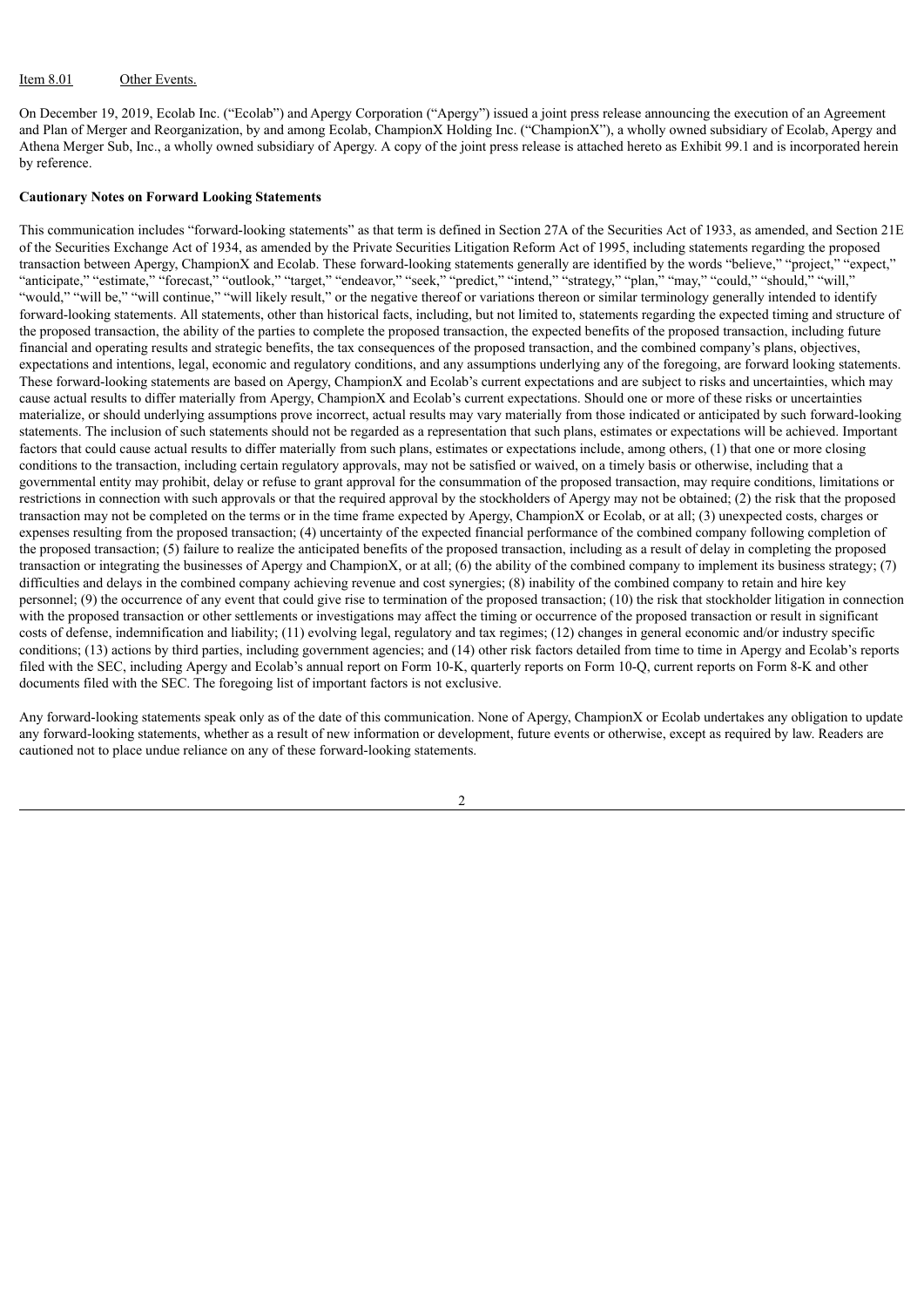#### **Important Information About the Transaction and Where to Find It**

In connection with the proposed transaction, Apergy and ChampionX intend to file registration statements with the SEC. Apergy will also file a proxy statement. Ecolab stockholders are urged to read the prospectus and/or information statement that will be included in the registration statements and any other relevant documents when they become available, and Apergy stockholders are urged to read the proxy statement and any other relevant documents when they become available, because they will contain important information about Apergy, ChampionX, Ecolab and the proposed transactions. The proxy statement, prospectus and/or information statement and other documents relating to the proposed transactions (when they become available) can also be obtained free of charge from the SEC's website at www.sec.gov. The proxy statement, prospectus and/or information statement and other documents (when they are available) can also be obtained free of charge from Ecolab upon written request to Ecolab Inc., Attn: Investor Relations, 1 Ecolab Place, St. Paul, MN 55102, or by emailing investor.info@ecolab.com or upon written request to Apergy, Investor Relations, 2445 Technology Forest Boulevard, The Woodlands, Texas 77381 or by e-mailing david.skipper@apergy.com.

## **Participants in the Solicitation**

This communication is not a solicitation of a proxy from any security holder of Apergy. However, Apergy, Ecolab and certain of their respective directors and executive officers may be deemed to be participants in the solicitation of proxies from shareholders of Apergy in connection with the proposed transaction under the rules of the SEC. Information regarding the persons who are, under the rules of the SEC, participants in the solicitation of the stockholders of Apergy in connection with the proposed transactions, including a description of their direct or indirect interests, by security holdings or otherwise, will be set forth in the proxy statement/prospectus when it is filed with the SEC. Information about the directors and executive officers of Ecolab may be found in its Annual Report on Form 10-K filed with the SEC on March 1, 2019, and its definitive proxy statement relating to its 2019 Annual Meeting of Shareholders filed with the SEC on March 15, 2019. Information about the directors and executive officers of Apergy may be found in its Annual Report on Form 10-K filed with the SEC on February 27, 2019, and its definitive proxy statement relating to its 2019 Annual Meeting of Stockholders filed with the SEC on March 25, 2019.

#### **No Offer or Solicitation**

This communication is not intended to and shall not constitute an offer to sell or the solicitation of an offer to sell or the solicitation of an offer to buy any securities or a solicitation of any vote of approval, nor shall there be any sale of securities in any jurisdiction in which such offer, solicitation or sale would be unlawful prior to registration or qualification under the securities laws of any such jurisdiction. No offer of securities shall be made except by means of a prospectus meeting the requirements of Section 10 of the Securities Act of 1933, as amended.

| Item $9.01$      | Financial Statements and Exhibits.                                            |
|------------------|-------------------------------------------------------------------------------|
| (d)<br>Exhibits. |                                                                               |
| Exhibit No.      | Description                                                                   |
| 99.1             | Press Release, dated December 19, 2019                                        |
| 104              | The cover page from this Current Report on Form 8-K, formatted in Inline XBRL |
|                  |                                                                               |
|                  |                                                                               |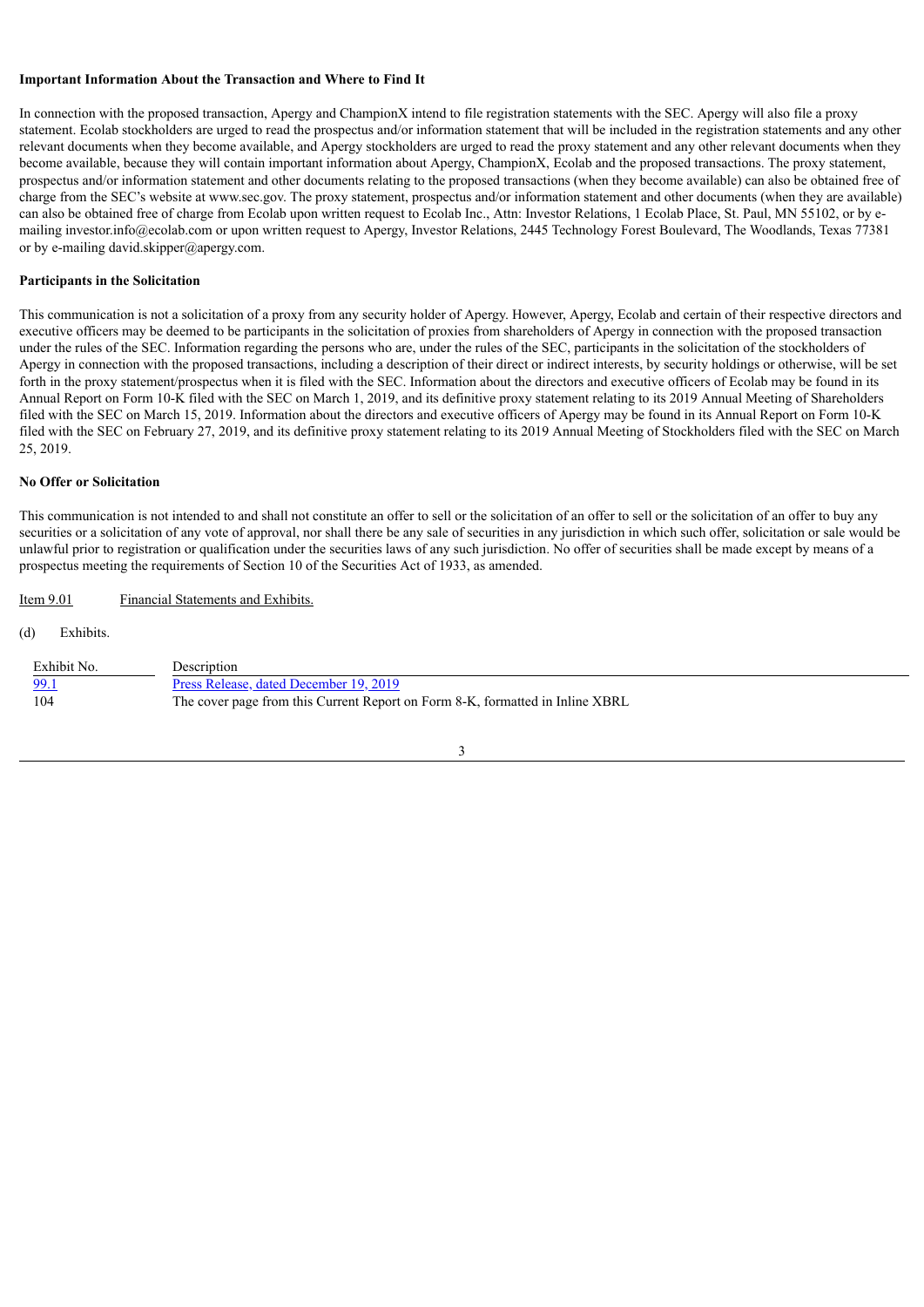## **SIGNATURE**

Pursuant to the requirements of the Securities Exchange Act of 1934, the registrant has duly caused this report to be signed on its behalf by the undersigned hereunto duly authorized.

ECOLAB INC.

Date: December 19, 2019 By: /s/ David F. Duvick

David F. Duvick

Assistant Secretary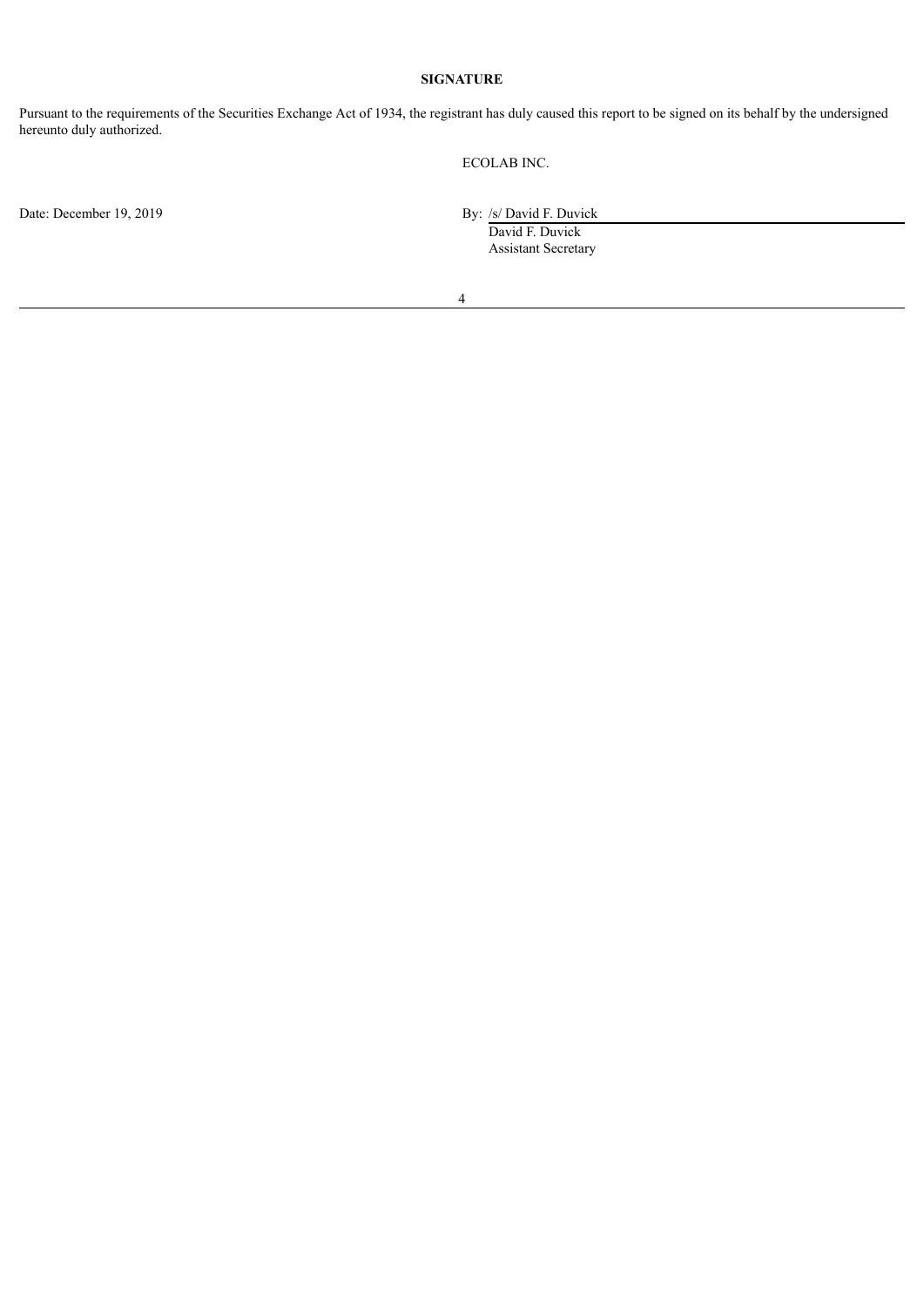<span id="page-4-0"></span>



## **Apergy to Combine with Ecolab's Upstream Energy Business in a Tax-Free Transaction, Creating a Global Leader in Production-Optimization Solutions**

- Global leader for life of field production optimization solutions, including artificial lift equipment, chemical solutions, and digital technologies, offering customers increased productivity over the well lifecycle, with approximately 80% of revenue from production-related **product lines**
- Combined business expected to generate pro forma revenue of approximately \$3.5 billion and adjusted EBITDA of approximately \$615 **million (before synergies) in 2019 with strong recurring revenue, cash flow, and through-cycle performance**
- Expected annual run-rate cost synergies of \$75 million within 24 months of closing, plus incremental sales growth opportunities, benefiting **both sets of shareholders**
- Financially compelling transaction with strong benefits for Apergy and Ecolab shareholders, creating a combined company enterprise value of approximately \$7.4 billion, including approximately \$3.9 billion $^1$  of stock to Ecolab shareholders and assumption of estimated Upstream Energy net debt of approximately \$492 million; existing Apergy and Ecolab shareholders to own 38% and 62% of the combined entity, **respectively**
- Expanded and diversified global customer base, including international and national oil companies, large independents, and oil field **services companies**
- Significant geographic footprint with ~40% of revenue in international markets and established international platform for expansion **opportunities**
- Strong balance sheet with pro forma net leverage of approximately  $1.7x^2$  excluding cost synergies and 1.5x including cost synergies, with **combined company expected to de-lever even more given significant pro forma free cash flow generation**
- · **Apergy to host conference call today at 8:30am Eastern / 7:30 am Central**

The Woodlands, Texas and St. Paul, Minn., December 19, 2019 – Apergy Corporation ("Apergy") (NYSE: APY) and Ecolab Inc. ("Ecolab") (NYSE: ECL) today announced that their Boards of Directors have approved a definitive agreement pursuant to which Ecolab will separate the Upstream Energy business of Nalco Champion (which is being renamed ChampionX) and simultaneously combine it with Apergy in a tax-free transaction, creating a scaled, global leader in production-optimization solutions (the "Combined Company").

The merger combines Apergy with Ecolab's ChampionX business, which is expected to generate approximately \$2.4 billion in revenue in 2019, and consists of the drilling, completion, and energy production, chemistry sciences, and solutions operations currently included within Ecolab's Energy segment. The downstream chemistry solutions business from Ecolab's former Energy segment will be retained by Ecolab. Following the completion of the transaction, the Combined Company will have approximately \$3.5 billion in pro forma 2019 sales, with a strong balance sheet and robust free cash flow generation. The Combined Company will provide greater scale, a larger geographic footprint, enhanced customer touch points, and low leverage supported by strong cash flow generation through the oil and gas cycle.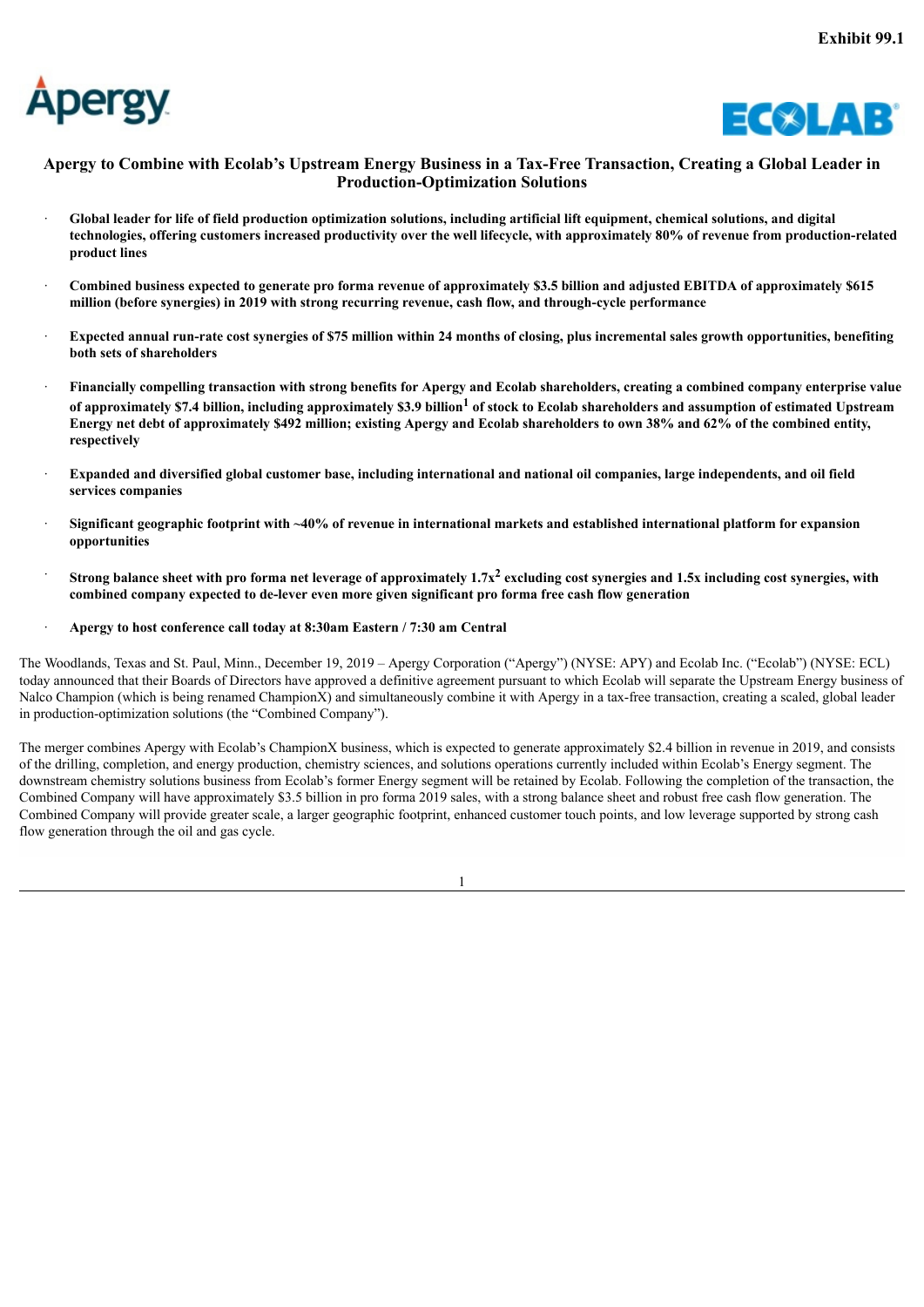"This transaction is a great development benefiting both Apergy and Ecolab shareholders. It brings together two well respected companies to create a global leader that provides customers with a full suite of production-optimization solutions, solidifying our position as a focused leader in the production segment, while providing shareholders and employees better long term growth opportunities," said Sivasankaran "Soma" Somasundaram, President and Chief Executive Officer of Apergy. "The ChampionX business is a 'top box' performer within our value creation framework, and will accelerate our strategic goals of broadening our product portfolio and geographic footprint, as well as expanding our customer relationships. The transaction is consistent with our strategic priorities of reducing cyclicality and decreasing leverage. Additionally, the Combined Company will be on the cutting edge of technology and development in the oilfield with a patent portfolio of over 2,400 global patents. Culturally, our organizations are very similar with a focus on customer centricity, advancement of technology, and continuous improvement. We expect that our cultural alignment will result in a seamless integration. ChampionX has a talented and experienced management team, and I am looking forward to working with them. Post-transaction, we will have over 8,000 talented employees working collaboratively to solve customer problems around the world."

Douglas M. Baker, Jr., Ecolab's Chairman and CEO, commented, "This transaction is a terrific development for both Apergy and ChampionX. It brings together two established industry leaders, creating a strong and focused entity with an experienced management team, considerable scale and a broader range of solutions that better serve customer needs. These commercial merits, together with the significant synergies expected to be realized through the combination, should drive even more attractive shareholder value for Ecolab shareholders than our original spin plan. This combination should also create more opportunities for our ChampionX associates, whom we thank for their many contributions and wish them every success in the future. Given that we have already been working towards a spinoff of ChampionX, we expect this to be a smooth transition for the business."

Deric Bryant, current Executive Vice President & President of Ecolab's Upstream Energy business, commented, "I am excited to be joining with Apergy to drive ChampionX's future growth. Together our two businesses will offer a compelling value proposition to our production-focused customer base. I believe that our future is brighter together, and I look forward to leading ChampionX as part of the Combined Company."

## **Key Strategic & Financial Benefits**

The transaction brings together two highly complementary, leading oilfield equipment and specialty chemical companies with strong operating platforms and relatively stable end markets. The Combined Company is expected to benefit from:

## **Strategic Benefits**

- · Meaningful opportunity to drive incremental revenue growth by offering a broader equipment and service offering to an expanded and diversified global customer base, including national and international oil companies.
- · High-quality, differentiated portfolio of products and services that combines well-known brands, including ChampionX, Norris, Harbison-Fischer, and US Synthetic.
- Greater scale and reach through a strong global footprint and operating expertise across North America, Europe, Asia Pacific, Middle East, and Latin America.
- Expanded platform with innovative technology to drive the next generation of digital technology adoption and production optimization solutions in the oilfield.
- · An experienced management team and the combined talents and skills of Apergy and ChampionX team members with a continued strong focus on culture and employee engagement.

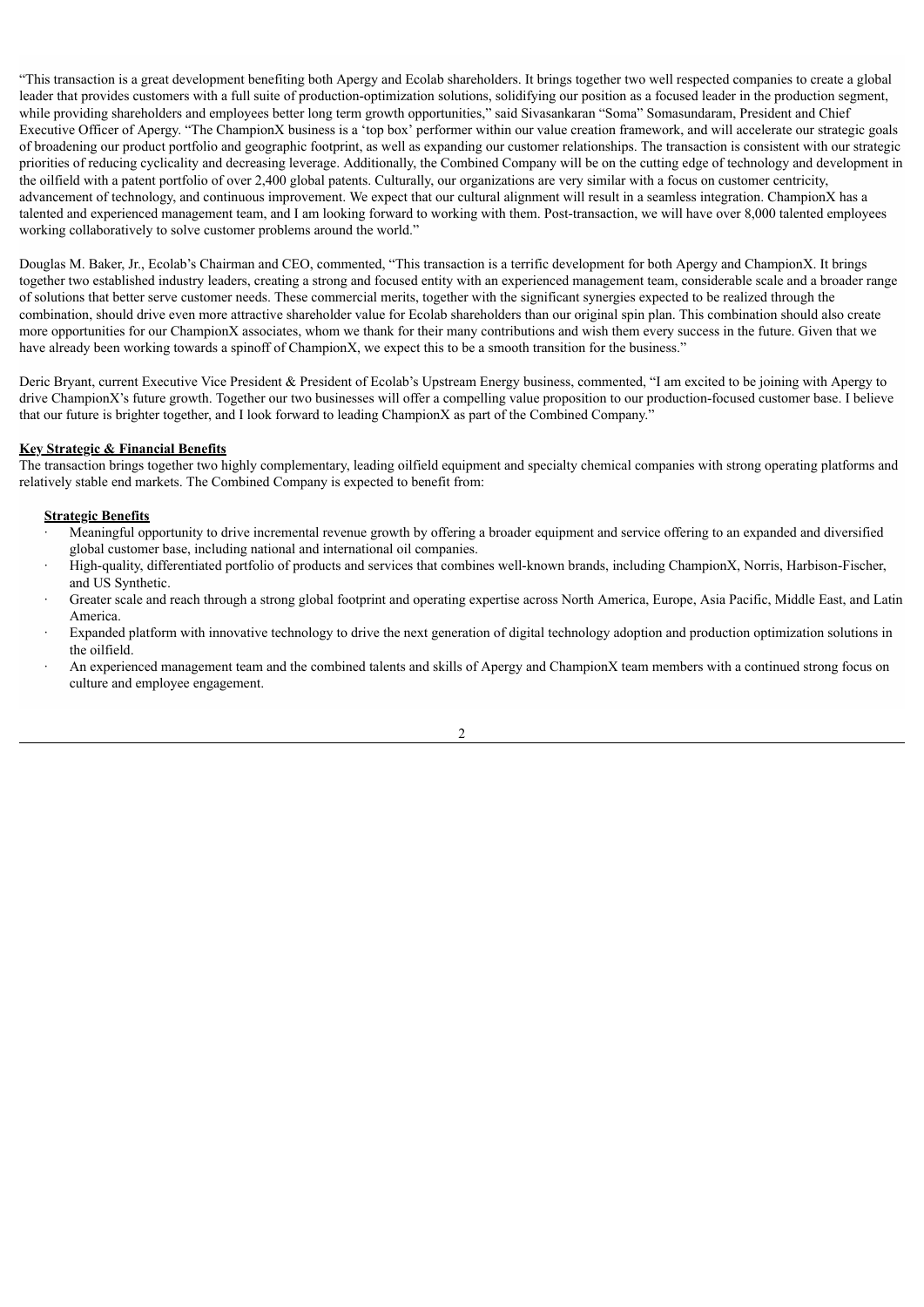## **Financial Benefits**

- · 2019E pro forma revenue of approximately \$3.5 billion and adjusted EBITDA of approximately \$615 million (excluding synergies).
- Expected annualized run-rate cost synergies of approximately \$75 million within 24 months of closing through reduced corporate expenses, including avoidance of public company costs for ChampionX, efficiencies in supply chain procurement, leveraging of facilities, and SG&A reduction opportunities.
- Significant sales synergies over time given the ability to utilize ChampionX's geographic footprint and customer base to expand sales of Apergy's production and automation technology products as well as the opportunity to offer Apergy's digital solutions to ChampionX customers.
- · Strong recurring revenue base and production-optimization portfolio supports more stable, through-cycle EBITDA and cash flow generation.
- · Significant pro forma cash generation with low capital intensity across both businesses results in attractive free cash flow conversion and supports a balanced and effective capital allocation strategy going forward.
- Pro forma net leverage ratio of approximately  $1.7x^2$ , excluding cost synergies, and  $1.5x$  including cost synergies. Leverage is expected to be approximately 1.0x net debt/EBITDA after the first full year following the combination.

#### **Management, Board of Directors and Headquarters**

The Combined Company will benefit from the strengths and capabilities of Apergy and ChampionX. Mr. Somasundaram, current Apergy President and Chief Executive Officer, will serve as President and Chief Executive Officer of the Combined Company. Jay Nutt, current Chief Financial Officer of Apergy, will serve as Chief Financial Officer of the Combined Company, and Deric Bryant, current Executive Vice President & President of Ecolab's Upstream Energy business, will serve as Chief Operating Officer of the Combined Company. Deric will have responsibility for ChampionX, as well as responsibility for the integration of the two companies and synergy capture. Additional senior leadership positions for the new company will be named at a later date. The size of the Apergy Board will be increased and two new directors designated by Ecolab will be appointed to the Board. Daniel Rabun, current Chairman of Apergy, will serve as Chairman of the Combined Company. The Combined Company will be headquartered in The Woodlands. Texas, and will have operations in over 55 countries.

#### **Transaction Details**

The transaction will be effected through a "Reverse Morris Trust" transaction pursuant to which ChampionX is expected to be spun-off to Ecolab's shareholders and simultaneously merged with and surviving as a wholly-owned subsidiary of Apergy. The transaction is expected to be tax-free to Ecolab and its shareholders and Apergy's shareholders for U.S. federal income tax purposes. At the completion of the transaction, Apergy will issue approximately 127 million shares on a fully diluted basis to existing Ecolab shareholders and assume estimated net debt of approximately \$492 million.

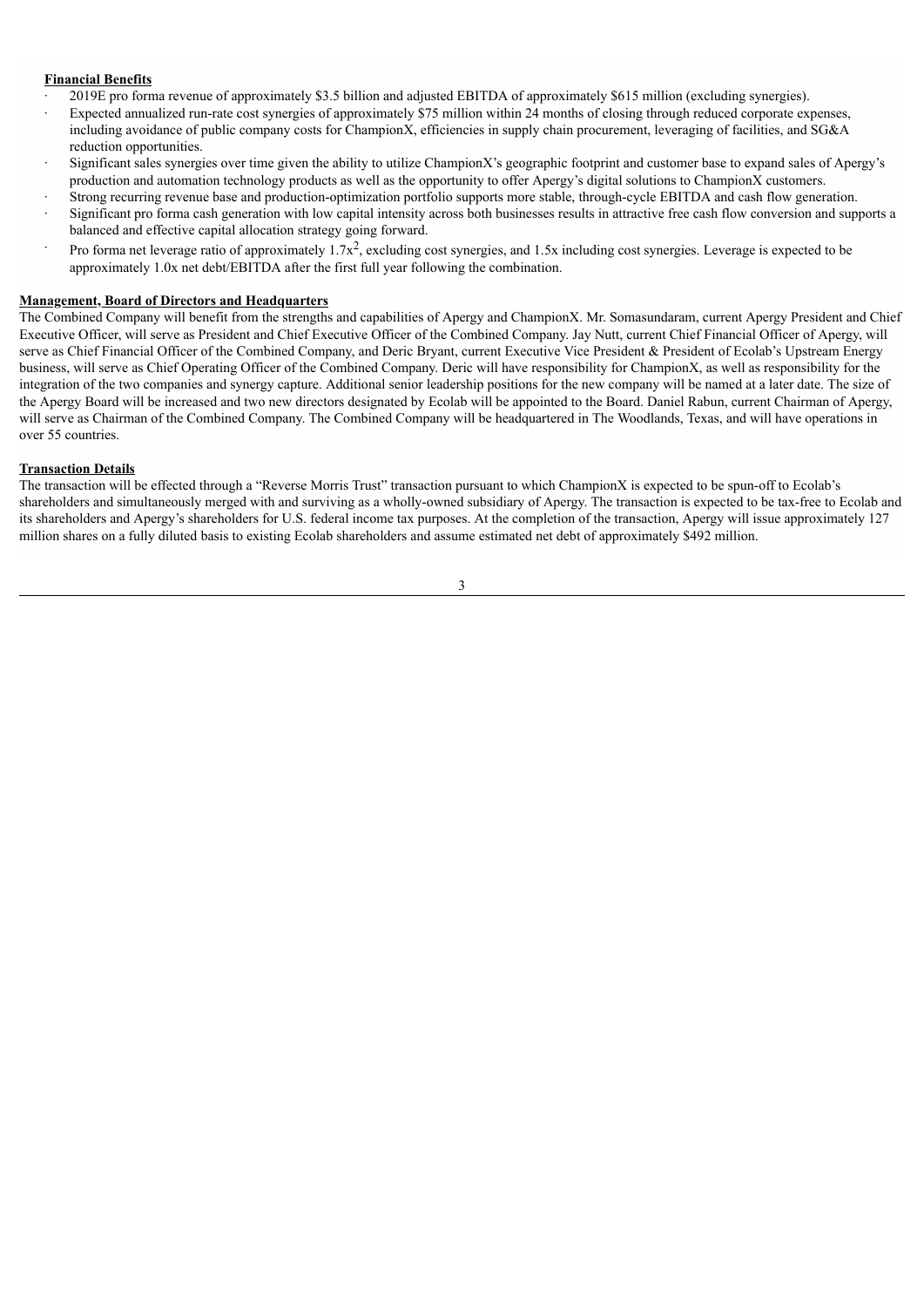Based on Apergy's closing price of \$30.67 on December 18, 2019, the transaction values Ecolab's ChampionX business at \$4.4 billion, which represents approximately 12.5x 2019 estimated EBITDA, and approximately 10.3x 2019 estimated EBITDA including full-run rate cost synergies; as well as less than 9.5x 2020 estimated EBITDA including full run-rate cost synergies. Existing Ecolab shareholders will own approximately 62% of the Combined Company on a fully diluted basis, with existing shareholders of Apergy owning approximately 38% of the Combined Company on a fully diluted basis. Both sets of shareholders will jointly participate in the expected synergies and other benefits of the combination.

ChampionX and Bank of America executed a term loan facility commitment letter pursuant to which Bank of America has committed to provide a term loan financing, subject to customary conditions, to ChampionX for approximately \$537 million to fund a net cash payment of approximately \$492 million to Ecolab. At closing, ChampionX is expected to have approximately \$45 million of cash. Apergy has also obtained fully underwritten commitments to amend its existing debt facilities and guarantee the ChampionX debt to permit the transaction.

The transaction is subject to customary closing conditions, including (i) effectiveness of Apergy Form S-4 and Ecolab Form 10; (ii) Apergy shareholder approval; (iii) consummation of the ChampionX separation from Ecolab; (iv) for Ecolab, receipt of tax opinions; and (v) regulatory approvals. The transaction is expected to be completed by the end of the second quarter of 2020.

## **Conference Call and Investor Information**

Apergy will host a conference call today at 8:30 am Eastern / 7:30am Central to discuss the transaction and will be joined by Deric Bryant Executive Vice President & President of Ecolab's Upstream Energy business. Following the prepared remarks, the call will include a question-and-answer session with the investment community. All interested parties can access the call by dialing into (888) 424-8151 or (847) 585-4422 outside the U.S. and entering passcode 7875 062. There also will be a live webcast of the call, which can be accessed through the investor relations section of Apergy's website.

A replay of the conference call will be available on Apergy's website. Also, a replay may be accessed by dialing 1-888-843-7419 in the United States and Canada, or 1-630-652-3042 for international calls. The access code is 7875 062#.

A copy of the investor presentation will be made available on Apergy's investor relations website in advance of the conference call.

#### **Advisors**

Centerview Partners LLC and Lazard are serving as financial advisors to Apergy and Weil, Gotshal & Manges LLP is serving as legal counsel. BofA Securities is serving as exclusive financial advisor to Ecolab, and Skadden, Arps, Slate, Meagher & Flom LLP is serving as legal counsel.

#### **About Apergy**

Apergy is a leading provider of highly engineered equipment and technologies that help companies drill for and produce oil and gas safely and efficiently around the world. Apergy's products provide efficient functioning throughout the lifecycle of a well - from drilling to completion to production. Apergy's Production & Automation Technologies offerings consist of artificial lift equipment and solutions, including rod pumping systems, electric submersible pump systems, progressive cavity pumps and drive systems and plunger lifts, as well as a full automation and digital offering consisting of equipment and software for Industrial Internet of Things ("IIoT") solutions for downhole monitoring, wellsite productivity enhancement, and asset integrity management. Apergy's Drilling Technologies offering provides leading polycrystalline diamond cutters and bearings that result in cost effective and efficient drilling. To learn more about Apergy, visit our website at http://www.apergy.com.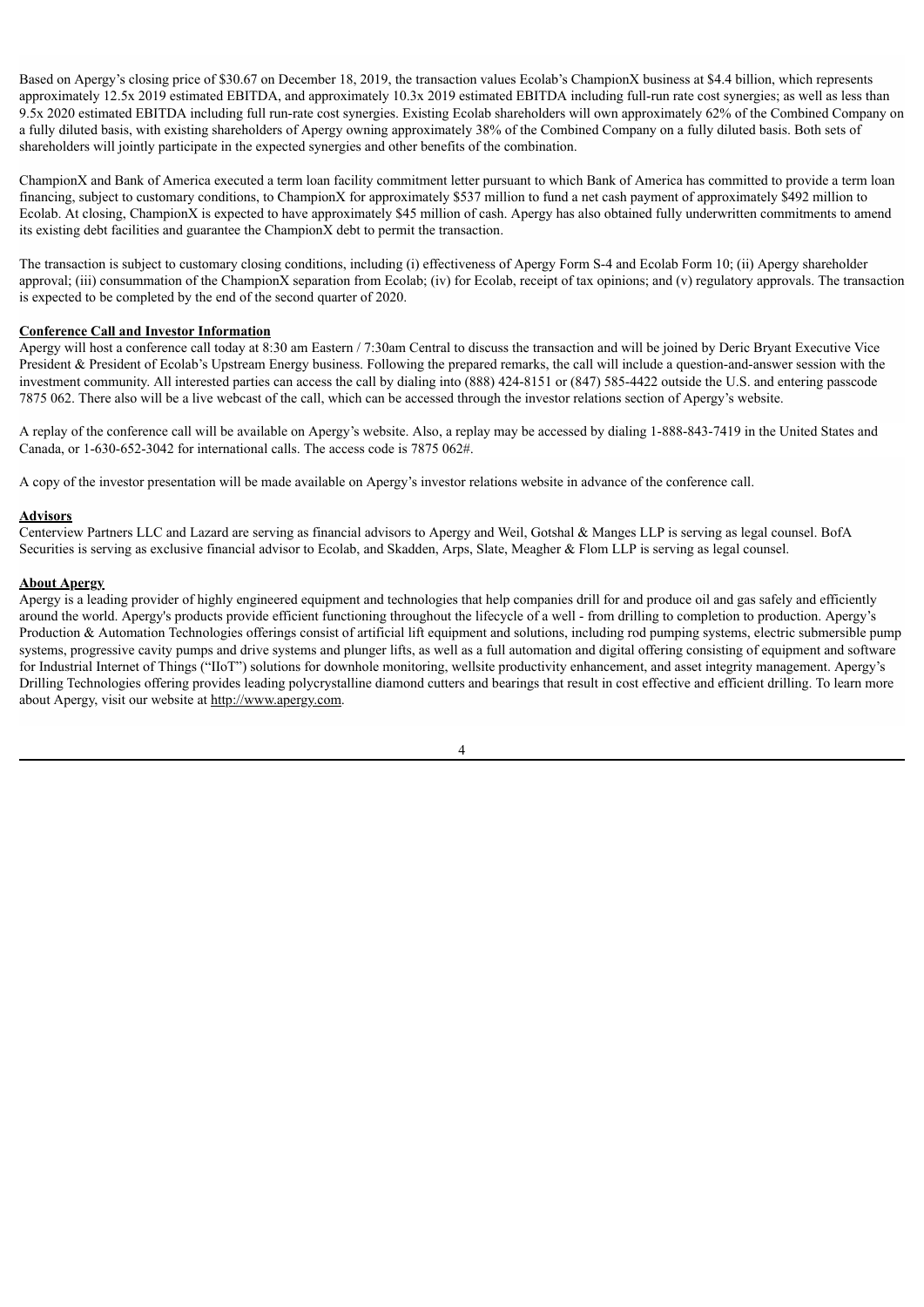## **About Ecolab**

A trusted partner at nearly three million customer locations, Ecolab (ECL) is the global leader in water, hygiene and energy technologies and services that protect people and vital resources. With annual sales of \$15 billion and 49,000 associates, Ecolab delivers comprehensive solutions, data-driven insights and on-site service to promote safe food, maintain clean environments, optimize water and energy use, and improve operational efficiencies for customers in the food, healthcare, energy, hospitality and industrial markets in more than 170 countries around the world.

## **Cautionary Notes on Forward Looking Statements**

This news release includes "forward-looking statements" as that term is defined in Section 27A of the Securities Act of 1933, as amended, and Section 21E of the Securities Exchange Act of 1934, as amended by the Private Securities Litigation Reform Act of 1995, including statements regarding the proposed transaction between Apergy Corporation ("Apergy"), ChampionX Holding Inc. ("ChampionX") and Ecolab Inc. ("Ecolab"). These forward-looking statements generally are identified by the words "believe," "project," "expect," "anticipate," "estimate," "forecast," "outlook," "target," "endeavor," "seek," "predict," "intend," "strategy," "plan," "may," "could," "should," "will," "would," "will be," "will continue," "will likely result," or the negative thereof or variations thereon or similar terminology generally intended to identify forward-looking statements. All statements, other than historical facts, including, but not limited to, statements regarding the expected timing and structure of the proposed transaction, the ability of the parties to complete the proposed transaction, the expected benefits of the proposed transaction, including future financial and operating results and strategic benefits, the tax consequences of the proposed transaction, and the combined company's plans, objectives, expectations and intentions, legal, economic and regulatory conditions, and any assumptions underlying any of the foregoing, are forward looking statements. These forward-looking statements are based on Apergy, ChampionX and Ecolab's current expectations and are subject to risks and uncertainties, which may cause actual results to differ materially from Apergy, ChampionX and Ecolab's current expectations. Should one or more of these risks or uncertainties materialize, or should underlying assumptions prove incorrect, actual results may vary materially from those indicated or anticipated by such forward-looking statements. The inclusion of such statements should not be regarded as a representation that such plans, estimates or expectations will be achieved. Important factors that could cause actual results to differ materially from such plans, estimates or expectations include, among others, (1) that one or more closing conditions to the transaction, including certain regulatory approvals, may not be satisfied or waived, on a timely basis or otherwise, including that a governmental entity may prohibit, delay or refuse to grant approval for the consummation of the proposed transaction, may require conditions, limitations or restrictions in connection with such approvals or that the required approval by the stockholders of Apergy may not be obtained; (2) the risk that the proposed transaction may not be completed on the terms or in the time frame expected by Apergy, ChampionX or Ecolab, or at all; (3) unexpected costs, charges or expenses resulting from the proposed transaction; (4) uncertainty of the expected financial performance of the combined company following completion of the proposed transaction; (5) failure to realize the anticipated benefits of the proposed transaction, including as a result of delay in completing the proposed transaction or integrating the businesses of Apergy and ChampionX, or at all; (6) the ability of the combined company to implement its business strategy; (7) difficulties and delays in the combined company achieving revenue and cost synergies; (8) inability of the combined company to retain and hire key personnel; (9) the occurrence of any event that could give rise to termination of the proposed transaction; (10) the risk that stockholder litigation in connection with the proposed transaction or other settlements or investigations may affect the timing or occurrence of the proposed transaction or result in significant costs of defense, indemnification and liability; (11) evolving legal, regulatory and tax regimes; (12) changes in general economic and/or industry specific conditions; (13) actions by third parties, including government agencies; and (14) other risk factors detailed from time to time in Apergy and Ecolab's reports filed with the SEC, including Apergy and Ecolab's annual report on Form 10-K, quarterly reports on Form 10-Q, current reports on Form 8-K and other documents filed with the SEC. The foregoing list of important factors is not exclusive.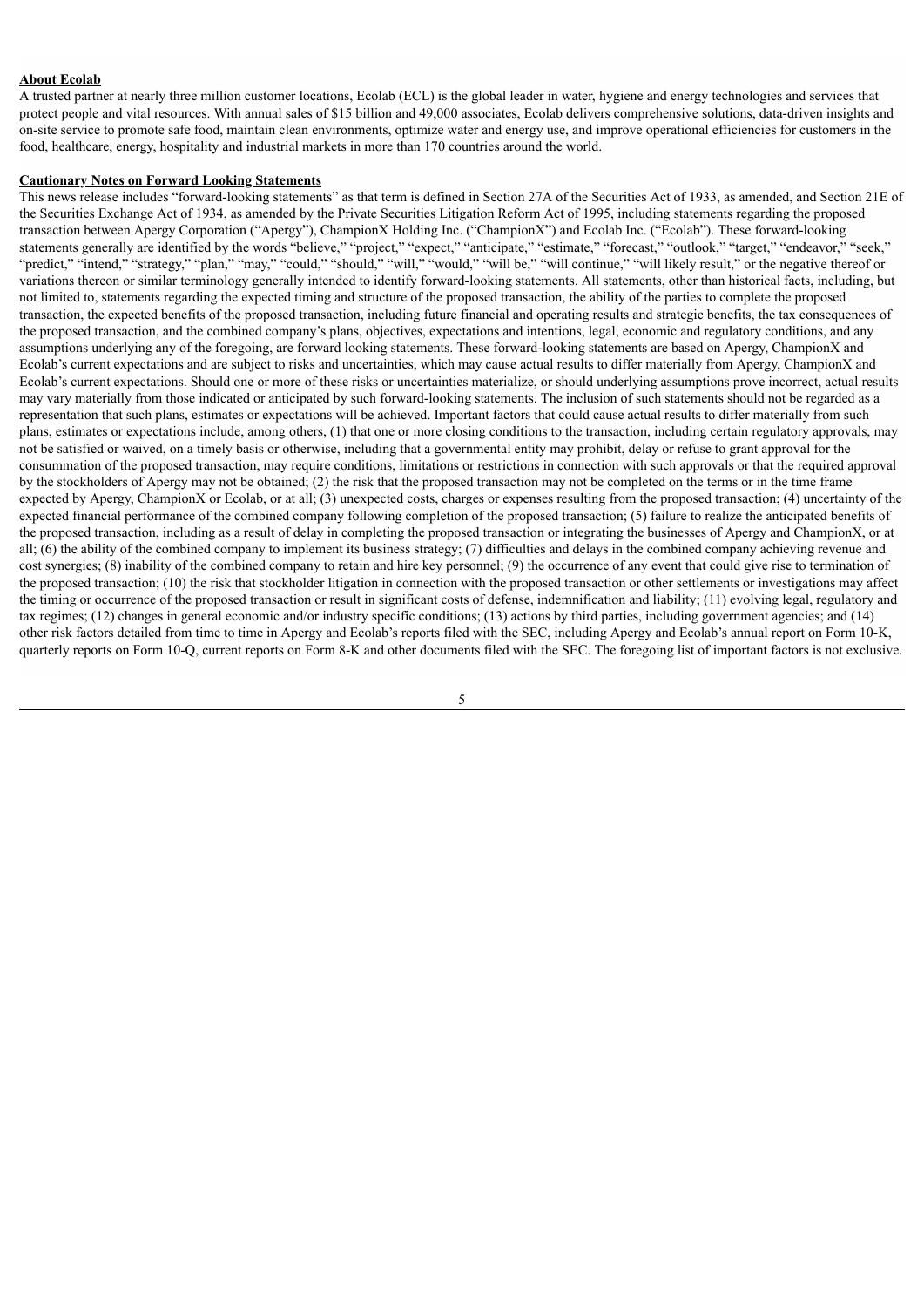Any forward-looking statements speak only as of the date of this communication. None of Apergy, ChampionX or Ecolab undertakes any obligation to update any forward-looking statements, whether as a result of new information or development, future events or otherwise, except as required by law. Readers are cautioned not to place undue reliance on any of these forward-looking statements.

## **Important Information About the Transaction and Where to Find It**

In connection with the proposed transaction, Apergy and ChampionX intend to file registration statements with the SEC. Apergy will also file a proxy statement. Ecolab stockholders are urged to read the prospectus and/or information statement that will be included in the registration statements and any other relevant documents when they become available, and Apergy stockholders are urged to read the proxy statement and any other relevant documents when they become available, because they will contain important information about Apergy, ChampionX, Ecolab and the proposed transactions. The proxy statement, prospectus and/or information statement and other documents relating to the proposed transactions (when they become available) can also be obtained free of charge from the SEC's website at www.sec.gov. The proxy statement, prospectus and/or information statement and other documents (when they are available) can also be obtained free of charge from Ecolab upon written request to Ecolab Inc., Attn: Investor Relations, 1 Ecolab Place, St. Paul, MN 55102, or by emailing investor.info@ecolab.com or upon written request to Apergy, Investor Relations, 2445 Technology Forest Boulevard, The Woodlands, Texas 77381 or by e-mailing david.skipper@apergy.com.

## **Participants in the Solicitation**

This communication is not a solicitation of a proxy from any security holder of Apergy. However, Apergy, Ecolab and certain of their respective directors and executive officers may be deemed to be participants in the solicitation of proxies from shareholders of Apergy in connection with the proposed transaction under the rules of the SEC. Information regarding the persons who are, under the rules of the SEC, participants in the solicitation of the stockholders of Apergy in connection with the proposed transactions, including a description of their direct or indirect interests, by security holdings or otherwise, will be set forth in the proxy statement/prospectus when it is filed with the SEC. Information about the directors and executive officers of Ecolab may be found in its Annual Report on Form 10-K filed with the SEC on March 1, 2019, and its definitive proxy statement relating to its 2019 Annual Meeting of Shareholders filed with the SEC on March 15, 2019. Information about the directors and executive officers of Apergy may be found in its Annual Report on Form 10-K filed with the SEC on February 27, 2019, and its definitive proxy statement relating to its 2019 Annual Meeting of Stockholders filed with the SEC on March 25, 2019.

## **No Offer or Solicitation**

This communication is not intended to and shall not constitute an offer to sell or the solicitation of an offer to sell or the solicitation of an offer to buy any securities or a solicitation of any vote of approval, nor shall there be any sale of securities in any jurisdiction in which such offer, solicitation or sale would be unlawful prior to registration or qualification under the securities laws of any such jurisdiction. No offer of securities shall be made except by means of a prospectus meeting the requirements of Section 10 of the Securities Act of 1933, as amended.